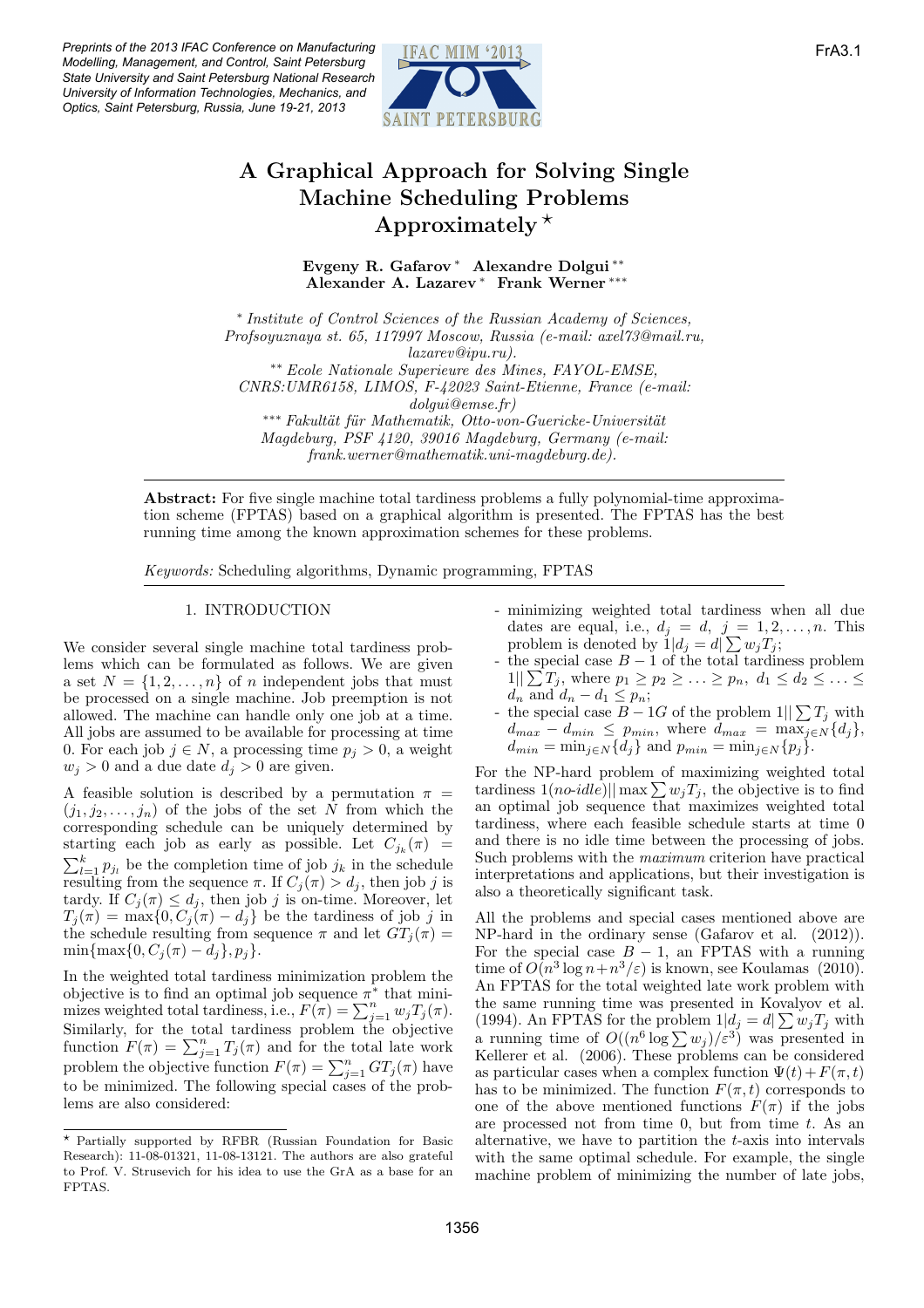when the starting time of the machine is variable, was consid ered in Hoogeveen et al. (2012). The same situation arises when it is known that some jobs have to be scheduled one by one in a "batch" from an unknown time point  $t \in [t_1, t_2], \text{ e.g., a set } N \text{ contains two subsets } N_1, N_2$ and an optimal job sequence can be represented as a concatenation  $(\pi_1, \pi_2, \pi_3)$ , where  ${\lbrace \pi_1 \rbrace \bigcup {\lbrace \pi_3 \rbrace}} = N_1$  and  $\{\pi_2\}$  =  $N_2$ . The jobs from  $N_2$  have to be scheduled according to one of the functions mentioned above. The graphical and approximation algorithms presented in this paper can be used both for the initial problems and for the problems with variable starting time.

Since the main topic of this paper is that of an analysis of approximation algorithms, we recall some relevant definitions. For the scheduling problem of minimizing a function  $F(\pi)$ , a polynomial-time algorithm that finds a feasible solution  $\pi'$  such that  $F(\pi')$  is at most  $\rho \geq 1$ times the optimal value  $F(\pi^*)$  is called a *ρ*-approximation algorithm; the value of  $\rho$  is called a worst-case ratio bound. If a problem admits a  $\rho$ -approximation algorithm, it is said to be approximable within a factor  $\rho$ . A family of  $\rho$ approximation algorithms is called a fully polynomial-time approximation scheme, or an FPTAS, if  $\rho = 1 + \varepsilon$  for any  $\varepsilon > 0$  and the running time is polynomial with respect to both the length of the problem input and  $1/\varepsilon$ .

For a practical realization of some pseudo-polynomial algorithms with Boolean variables (e.g. a job can be ontime or tardy) one can use a modification called a *graphical* algorithm (GrA) which we present for the problem  $1|d_i =$ *digorithm* (GrA) which we present for the problem  $1|d_j = d \sum w_j T_j$  as well as an FPTAS based on this GrA with a running time of  $O(n^3/\varepsilon)$ . Modifications of these GrA and FPTAS for the cases  $B - 1$ ,  $B - 1G$  and the problems  $1||\sum GT_j$  and  $1(no-idle)||$  max  $\sum w_jT_j$  are also presented.

## 2. DYNAMIC PROGRAMMING FOR THE PROBLEM JGRAMMING FOI $1|D_J = D| \sum W_J T_J$

*Lemma 1.* There exists an optimal job sequence  $\pi$  for Lemma 1. There exists an optimal job sequence  $\pi$  for problem  $1|d_j = d_j \sum_i y_j T_j$  that can be represented as a concatenation  $(G, x, H)$ , where all jobs  $j \in H$  are tardy and  $S_j \geq d$  for all  $j \in H$ , and all jobs  $i \in G$  are on-time. All jobs from set G are processed in non-increasing order of the values  $\frac{p_j}{w_j}$  and all jobs from set H are processed in non-decreasing order of the values  $\frac{p_j}{w_j}$ . The job x starts before time d and is completed no earlier than time d.

The job  $x$  is called *straddling*. Assume that the jobs are numbered as follows:  $\frac{p_2}{w_2} \leq \frac{p_3}{w_3} \leq \ldots \leq \frac{p_n}{w_n},$  (\*) where the job with number 1 is the straddling job.

As a corollary from Lemma 1, there is a straddling job  $x \in N$ , to which the number 1 will be assigned, such that for each  $l \in \{1, 2, \ldots, n\}$ , there exists an optimal schedule in which all jobs  $j \in \{1, 2, \ldots, l\}$  are processed from time t one by one, and there is no job  $i \in \{l+1, l+2, \ldots, n\}$  which is processed between these jobs. Thus, we can present a dynamic programming algorithm (DPA) based on Lemma 1. For each  $x \in N$ , we number the jobs from the set  $N \setminus \{x\}$ according to (\*) and perform Algorithm 1. Then we choose a best schedule among the n constructed schedules. At each stage  $l, 1 \leq l \leq n$ , of Algorithm 1, we construct a best partial sequence  $\pi_l(t)$  for the set of jobs  $\{1, 2, \ldots, l\}$ 

and for each possible starting time  $t$  of the first job (which represents a possible state in the DPA).  $F_l(t)$  denotes the weighted total tardiness value for the job sequence  $\pi_l(t)$ .  $\Phi^1(\tilde{t})$  and  $\Phi^2(t)$  are temporary functions, which are used to compute  $F_l(t)$ .

### Algorithm 1

1. Number the jobs according to order (\*);<br>2. FOR  $t := 0$  TO  $\sum_{j=2}^{n} p_j$  DO  $\pi_1(t) := (1), F_1(t) := w_1 \max\{0, p_1 + t - d\};$ 3. FOR  $l := 2$  TO n DO  $\mathcal{R} \, l := 2 \text{ TO } n \text{ DO}$ <br>FOR  $t := 0 \text{ TO } \sum_{j=l+1}^{n} p_j \text{ DO}$  $\pi^1 := (l, \pi_{l-1}(t + p_l)), \pi^2 := (\pi_{l-1}(t), l);$  $\Phi^1(t) := w_l \max\{0, p_l + t - d\} + F_{l-1}(t+p_l);$  $\Phi^2(t) := F_{l-1}(t) + w_l \max\{0, \sum_{l=1}^l$  $\sum_{j=1} p_j + t - d$ ; IF  $\Phi^1(t) < \Phi^2(t)$  THEN  $F_l(t) := \Phi^1(t)$  and  $\pi_l(t) := \pi^1,$ ELSE  $F_l(t) := \Phi^2(t)$  and  $\pi_l(t) := \pi^2$ ;

4.  $\pi_n(0)$  is an optimal job sequence for the chosen job x with the objective function value  $F_n(0)$ .

Theorem 2. By using Algorithm 1 for each  $x \in N$ , an optimal job sequence of the type described in Lemma 1 optimal job sequence of the type<br>can be found in  $O(n^2 \sum p_j)$  time.

It is obvious that for some chosen job  $x \in N$ , in the job sequence  $\pi_n(0)$ , the job x cannot be straddling (i.e., either  $S_x \geq d$  or  $C_x < d$ ). This means that there exists another job  $x' \in N$  for which the value  $F_n(0)$  will be less.

Algorithm 1 can be modified by considering for each  $l = 1, 2, \ldots, n$ , only the interval  $[0, d - p_l]$  instead of the interval [0,  $\frac{n}{2}$  $\sum_{i=l+1} p_i$  since for each  $t > d - p_l$ , job j is

tardy in any partial sequence  $\pi_l(t)$  and the partial sequence  $\pi^2 := (\pi_{l-1}(t), l)$  is optimal. Thus, the time complexity of the modified Algorithm 1 is equal to  $O(nd)$ , and an optimal schedule can be found in  $O(n^2d)$  time.

Let  $UB$  be an upper bound on the optimal function value for the problem which is found by the 2-approximation algorithm of Fathi and Nuttle, i.e.,  $UB \leq 2F(\pi^*)$ . If for some  $t_l^{UB} \in (-\infty, +\infty)$  we have  $F_l(t_l^{UB}) = UB$ , then for each  $t > t_l^{UB}$  we have  $F_l(t) > UB$  (since t denotes the starting time of an optimal schedule obtained from the job sequence  $\pi_l(t)$  for jobs  $1, 2, \ldots, l$  and  $F_l(t)$  denotes the corresponding value of the monotonic objective function). So, the states  $t > t_l^{UB}$  seem to be unpromising, i.e., for any job sequence  $\pi$  constructed using these states, we will have  $F(\pi) > UB$ , i.e.,  $\pi$  is not optimal. Thus, we need to consider different values  $F_l(t)$  only for  $t \in [0, t_l^{UB}]$  and to consider different values  $P_l(t)$  only for  $t \in [0, t_l]$  and<br>assume  $F_l(t) = +\infty$  for  $t \in (t_l^{UB}, +\infty)$ . If all parameters  $p_j, w_j$  for all  $j \in N$  and d are integer, then there are at most  $UB + 2$  different values  $F_l(t)$ .

In addition, if there is a point  $t' \in (-\infty, +\infty)$  such that  $F_l(t') = 0$  and  $F_l(t'+1) > 0$ , then  $F_l(t) = 0$  for all  $t \leq t'$ and  $F_l(t) < F_l(t+1)$  for all  $t \geq t' + 1$ , since all the functions  $F_l(t)$  are monotonic. Thus, we can modify Algorithm 1 as follows. If we will save at each stage l instead of all states  $t \in [0, t']$  only one state  $t'$ , then the number of saved states will be restricted by  $UB$ , since for all saved states t we have  $F_l(t) < F_l(t+1)$ . The running time of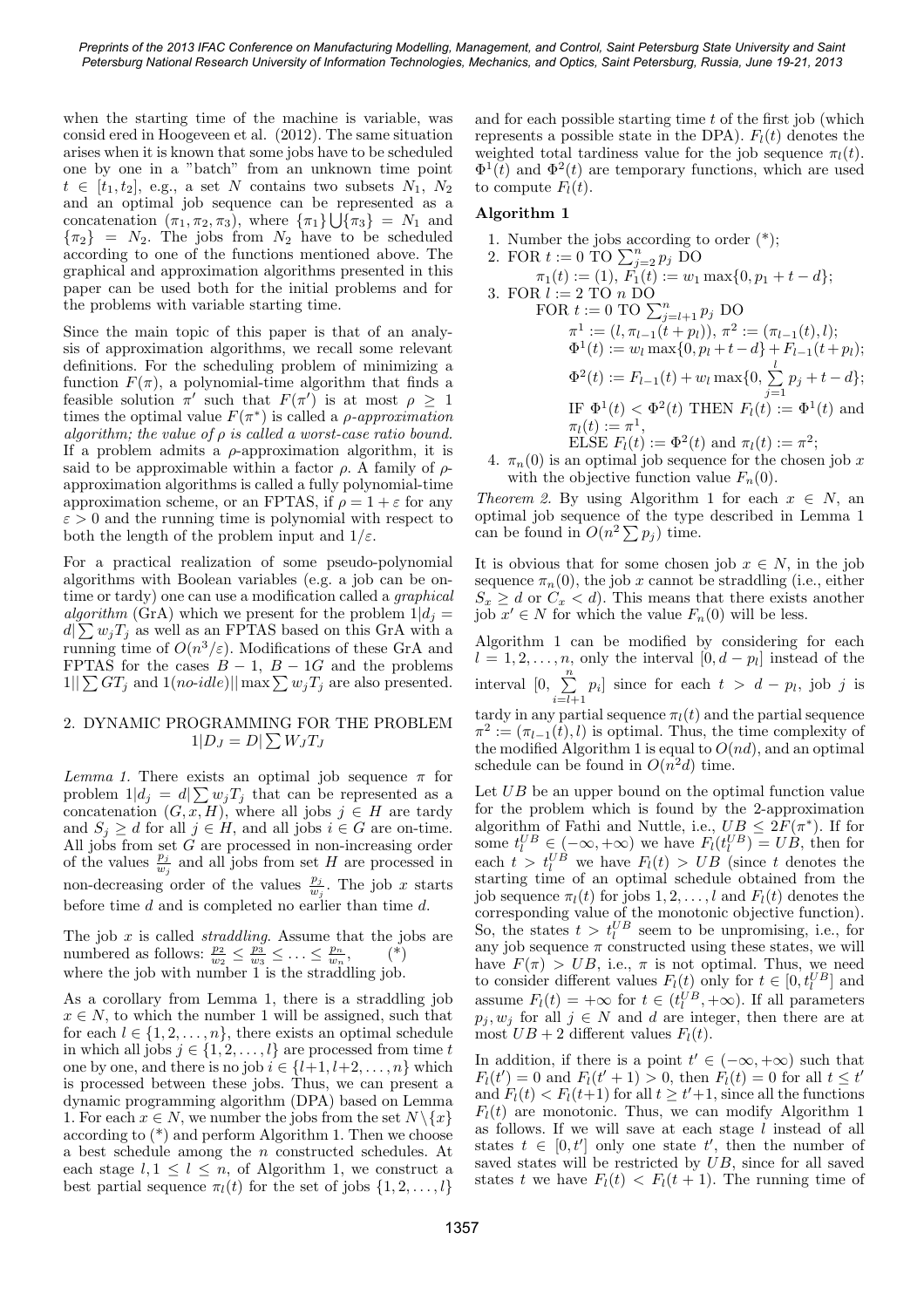

Fig. 1. Function  $F_l(t)$  in the GrA and in Algorithm 1

the modified algorithm is  $O(n \min\{d, UB\})$ . If we consider the modified algorithm is  $O(n \min\{d, UB\})$ . If we consider<br>only the states  $t \in [d - \sum_{j=1}^{n} p_j, d]$  instead of  $[0, d]$  at each stage  $l, l = 1, 2, \ldots, n$ , then we obtain an optimal solution for the chosen straddling job for each possible starting time  $t \in (-\infty, t_n^{UB})$  in  $O(n\tilde{UB})$  time.

Let  $\pi'$  be a job sequence, where all n jobs are processed in non-decreasing order of the values  $\frac{p_j}{w_j}$ . Denote by  $F(\pi', d)$ the weighted total tardiness for the job sequence  $\pi'$ , where the processing of the jobs starts at time  $d$ . It is obvious that for this starting time the schedule  $\pi'$  is optimal. Then, by using the modified Algorithm 1, we can obtain an optimal solution for each possible starting time  $t \in (-\infty, +\infty)$  in  $O(n^2 F(\pi', d))$  time. We note that the inequality  $F_l(t)$  <  $F_l(t + 1)$  does not necessarily hold for all  $t > t'$  in the  $F_l(t+1)$  does not necessarily hold for all  $t > t$  in the problem  $1||\sum GT_j$ , i.e., the running time of Algorithm 1 problem  $1||\sum GT_j$ , i.e., the running time of Algor<br>is not restricted by UB for the problem  $1||\sum GT_j$ .

# 3. GRA FOR PROBLEM  $1|D_J = D| \sum W_J T_J$

The GrA is a modification of Algorithm 1, in which function  $F_l(t)$  is defined for any  $t \in (-\infty, +\infty)$  (not only for integer  $t$ ). However, we need to compute these values only at the break points separating intervals in which function  $F_l(t)$  is a linear function of the form  $F_l(t)$  =  $F_l^k(t) = u_l^k \cdot (t - t_l^{k-1}) + b_l^k$ .  $F_l(t)$  is a continuous piecewise linear function whose parameters can be described in a tabular form.

Namely, in each step of the GrA, we store the information on function  $F_l(t)$  for a number of intervals (characterized by the same best partial sequence and by the same total weight of tardy jobs) in a tabular form as given in Table 1.

**Table 1:** Function  $F_l(t)$ 

|                  |  | $\cdots$ | $m_l+1$                     | $m_l+2$ |
|------------------|--|----------|-----------------------------|---------|
| int.             |  | $\cdots$ | $_{\perp}m_l$<br>$+m_l+1$ ] |         |
|                  |  | $\cdots$ | $\mu m_l+1$                 |         |
| $\boldsymbol{u}$ |  | $\cdots$ | $u_l^{m_l+1}$               |         |
|                  |  | $\cdots$ | $\pi_i^{\overline{m}_l+1}$  |         |

In Table 1, k denotes the number of the current interval whose values range from 1 to  $m_l + 2$  (where the number of intervals  $m_l + 2$  is defined for each  $l = 1, 2, \ldots, n$ ,  $(t_l^{k-1}, t_l^k]$  is the *k*th interval (where  $t_l^0 = -\infty$ ,  $t_l^{m_l+2} = +\infty$ and  $t_l^{m_l+1} = t_l^{UB}$ ,  $b_l^k$ ,  $u_l^k$  are the parameters of the linear function  $F_l^k(t)$  defined in the k<sup>th</sup> interval, and  $\pi_l^k$  is the best sequence of the first l jobs if they are processed from time  $t \in (t_l^{k-1}, t_l^k]$ .

These data mean the following. For each above interval, we store the parameters  $b_l^k$  and  $u_l^k$  for describing function  $F_l(t)$  and the resulting best partial sequence if the first job starts in this interval. For each starting time  $t \in (t_l^{k-1}, t_l^k]$  $(t<sub>l</sub><sup>0</sup> = -\infty)$  of the first job, we have a best partial sequence  $\pi_l^k$  of the jobs  $1, 2, ..., l$  with a total weight of the tardy jobs  $u_l^k$  and the function value  $F_l(t) = u_l^k \cdot (t - t_l^{k-1}) + b_l^k$  (see Fig. 1(a)). We have  $F_l(t) = 0$  for  $t \in (t_l^0, t_l^1]$ . Recall that function  $F_l(t)$  is defined not only for integers t, but also for real numbers t. For simplicity of the following description, we consider the whole t-axis, i.e.,  $t \in (-\infty, +\infty)$ . This table describes a function  $F_l(t)$  which is a continuous, piecewise-linear function in the interval  $(-\infty, t_1^{UB}]$ . The plecewise-linear function in the line vari  $(-\infty, t_l)$ . The<br>points  $t_l^1, t_l^2, \ldots, t_l^{m_l+1}$  are called *break points*, since there is a change from value  $u_l^{k-1}$  to  $u_l^k$  (which means that the slope of the piecewise-linear function changes). Note that some of the break points  $t_l^k$  can be non-integer. To describe each linear segment, we store its slope  $u_l^k$  and its describe each linear segment, we store its slope  $u_l$  and its<br>function value  $b_l^k = F_l(t)$  at the point  $t = t_l^{k-1}$ . So, in the table  $b_l^1 = b_l^2 < b_l^3 < \ldots < b_l^{m_l+1} < UB$  holds, since  $t_l^1 < t_l^2 < \ldots < t_l^{m_l+1}.$ 

In the GrA, the functions  $F_l(t)$  reflect the same functional equations as in Algorithm 1, i.e., for each  $t \in \mathbb{Z} \cap [0, \sum_{n=1}^{n} t]$  the function  $F(t)$  has the game value  $Z \bigcap [0, \sum_{j=2}^n p_j],$  the function  $F_l(t)$  has the same value as in Algorithm 1 (see Fig. 1), but these functions are now defined for any  $t \in (-\infty, +\infty)$ . As a result, often a large number of integer states is combined into one interval (describing a new state in the resulting algorithm) with the same best partial sequence. In Fig. 1 (a), the function  $F_l(t)$ from the GrA is presented and in Fig. 1 (b), the function  $F_l(t)$  from Algorithm 1 is displayed.

The function  $\Phi^1(t)$  is obtained from  $F_{l-1}(t)$  by the following operations. We shift the diagram of function  $F_{l-1}(t)$ to the left by the value  $p_l$  and in the table for  $F_{l-1}(t)$ and add a column which results from the new break point  $t' = d - p_l$ . If  $t_{l-1}^s - p_l < t' < t_{l-1}^{s+1} - p_l$ ,  $s \leq m_{l-1}$ , then we have two new intervals of t in the table for  $\Phi^1(t)$ :  $(t_{l-1}^s - p_l, t']$  and  $(t', t_{l-1}^{s+1} - p_l]$  (for  $s = m_{l-1} + 1$ , we have  $(t_{l-1}^{UB} - p_l, t']$  and  $(t', +\infty)$ ). This means that we first replace each interval  $(t_{l-1}^k, t_{l-1}^{k+1}]$  by  $(t_{l-1}^k - p_l, t_{l-1}^{k+1} - p_l]$ in the table for  $\Phi^1(t)$ , and then replace the column with the interval  $(t_{l-1}^s - p_l, t_{l-1}^{s+1} - p_l]$  by two new columns with the intervals  $(t_{l-1}^s - p_l, t')$  and  $(t', t_{l-1}^{s+1} - p_l]$ . Moreover, we increase the values  $u_{l-1}^{s+1}, u_{l-1}^{s+2}, \ldots, u_{l-1}^{m_{l-1}+1}$  by  $w_l$ , i.e., the total weight of tardy jobs (and thus the slope of the function) increases. The corresponding partial sequences  $\pi^1$  are obtained by adding job l as the first job to each previous partial sequence.

The function  $\Phi^2(t)$  is obtained from function  $F_{l-1}(t)$  by the following operations. In the table for  $F_{l-1}(t)$ , we add a column which results from the new break point  $t'' = d \sum_{i=1}^{l} p_i$ . If  $t_{l-1}^h < t'' < t_{l-1}^{h+1}$ ,  $h \leq m_{l-1}$ , then there are two new intervals of t in the table for  $\Phi^2(t)$ :  $(t_{l-1}^h, t'']$ and  $(t'', t_{l-1}^{h+1}]$  (for  $h = m_{l-1} + 1$ , we have  $(t_{l-1}^{UB}, t'']$  and  $(t'', +\infty)$ . This means that we replace the column with the interval  $(t_{l-1}^h, t_{l-1}^{h+1}]$  by two new columns with the intervals  $(t^h_{l-1},t^{\prime\prime}]$  and  $(t^{\prime\prime},t^{h+1}_{l-1}].$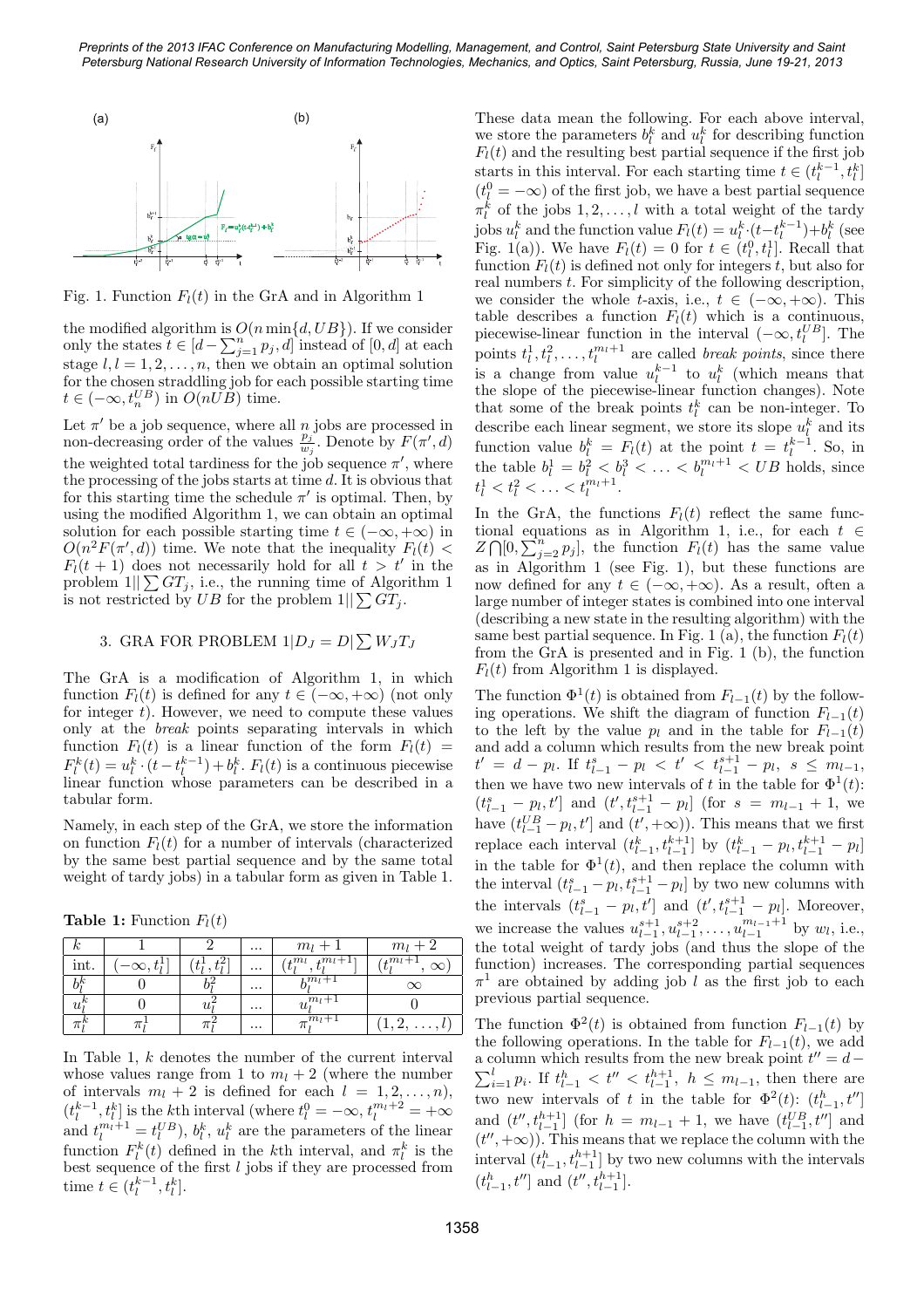Moreover, we increase the values  $u_{l-1}^{h+1}, u_{l-1}^{h+2}, \ldots, u_{l-1}^{m_{l-1}+1}$  by  $w_l$ , i.e., the total weight of tardy jobs increases. The corresponding partial sequences  $\pi^2$  are obtained by adding job l at the end to each previous partial sequence. We construct a table that corresponds to the function  $F_l(t) =$  $\min{\{\Phi^1(t), \Phi^2(t)\}}$  as follows. We consider functions  $\Phi^1(t)$ and  $\Phi^2(t)$  on all resulting intervals from both tables and search for intersection points of the diagrams of these functions.

To be more precise, we construct a list  $t_1, t_2, \ldots, t_e, t_1$  $t_2$  < ... <  $t_e$ , of all break points t from the tables for  $\Phi^1(t)$  and  $\Phi^2(t)$ , which are left / right boundary points of the intervals given in these tables. Then we consider each interval  $(t_i, t_{i+1}], i = 1, 2, \ldots, e-1$ , and compare the two functions  $\Phi^1(t)$  and  $\Phi^2(t)$  over this interval. Let the interval  $(t_i, t_{i+1}]$  be contained in  $(t_{z-1}, t_z]$  from the table for  $\Phi^1(t)$  and in  $(t_{y-1}, t_y]$  from the table for  $\Phi^2(t)$ . Then  $\Phi^1(t) = (t - t_{z-1}) \cdot u_z + b_z$  and  $\Phi^2(t) = (t - t_{y-1}) \cdot u_y + b_y$ . Choose the column from both tables corresponding to the maximum of the two functions in  $(t_i, t_{i+1}]$  and insert this column into the table for  $F_l(t)$ . If there exists an intersection point  $t^{\prime\prime\prime}$  of  $\Phi^1(t)$  and  $\tilde{\Phi}^2(t)$  in this interval, then insert two columns with the intervals  $(t_i, t^{\prime\prime\prime}]$  and  $(t''', t_{i+1}]$ . This step requires  $O(m_{l-1})$  operations.

Let  $m$  be the number of columns in the resulting table of  $F_l(t)$  and for  $k, 1 \leq k < m_l$ , the inequality  $b_l^k$  $UB \leq b_l^{k+1}$  holds. From the equality  $UB = (t_l^{UB} - t_l^{UB})$  $(t_l^{k-1})u_l^k + b_l^k$ , we compute the value  $t_l^{UB}$ . In the column with the interval  $(t_l^{k-1}, t_l^k]$  (column k), assign  $t_l^k = t_l^{UB}$  and substitute all the columns  $k+1, k+2, \ldots, m$ , by one column with the interval  $(t_l^{UB}, +\infty)$ ,  $b_l^{k+1} = +\infty$ ,  $u_l^{k+1} = 0$  and  $\pi_l^{k+1} = (1, 2, \ldots, l)$ . So, in the resulting table, there will be no more then  $UB + 2$  columns if all the parameters of the problem are integer.

In the table corresponding to function  $F_n(t)$  we determine the column  $(t_n^k, t_n^{k+1}]$ , where  $t_n^k < 0 \leq t_n^{k+1}$ . Then we have an optimal sequence  $\pi^* = \pi_n^{k+1}$  for the chosen job x and the optimal function value  $F(\pi^*) = b_n^{k+1} + (0 - t_n^k) \cdot u_n^{k+1}$ . Theorem 3. By using the GrA for each  $x \in N$ , an optimal job sequence of the type described in Lemma 1 can be found in  $O(n^2F^*)$  time, where  $F^*$  is the optimal objective function value.

# 4. ADVANTAGES OF GRA FOR  $1|D_J = D| \sum W_J T_J$

In each step  $l = 1, 2, ..., n$  of the GrA, we do not consider all points  $t \in [0, d], t \in Z$ , but only points from the interval in which the optimal partial solution changes or where the resulting functional equation of the objective function changes. So, the main difference is that we operate not with independent values F in each of the points t, but with functions which are transformed in each step analytically (according to their analytical form), which can have obvious advantages. For example, let us minimize a function  $\Psi(t) + F(\pi, t)$ , where the function  $F(\pi, t)$  corresponds to a function  $F(\pi)$  when the jobs are processed not starting from time 0, but from time  $t$ . If the function  $F(t)$  is presented analytically (not in a tabular form  $(t, F)$  and the function  $\Psi(t)$  is presented analytically as well, then the search for the minimum of  $\Psi(t) + F(\pi, t)$ can be made in shorter time.

Moreover, such an approach has the following advantages when compared with Algorithm 1 (DPA):

- 1. GrA can solve instances, where (some of) the parameters  $p_i$ ,  $w_j$ ,  $j = 1, 2, \ldots, n$  or/and d are not in Z.
- 2. The running time of the GrA for two instances with the parameters  $\{p_j, w_j, d\}$  and  $\{p_j \cdot 10^{const} \pm 1, w_j \cdot$  $10^{const} \pm 1, d \cdot 10^{const} \pm 1$ , const > 1, is the same while the running time of the DPA will be  $10^{const}$  times larger in the second case. Thus, one can usually solve considerably larger instances with the GrA.
- 3. Properties of an optimal solution can be taken into account, and sometimes the GrA has even a polynomial time complexity, or we can at least essentially reduce the complexity of the standard DPA.
- 4. Unlike DPA, it is possible to construct a FPTAS based on GrA easily which is presented in Section 5.

Let us consider another type of a DPA. This algorithm generates iteratively some sets of states. In every iteration  $l, l = n, n-1, \ldots, 1$ , a set of states is generated. Each state can be represented by a string of the form  $(t, F)$ , where t is the completion time of the last known job scheduled in the beginning of a schedule and  $F$  is the value of the function, provided that the early jobs start at time 0 and function, provided that the early jobs start at time 0 and<br>the last known late job completes exactly at time  $\sum_{j=1}^{n} p$ . This algorithm can be described as follows:

#### Alternative DPA

- 1. Number the jobs according to order (\*);
- 2. Put the state  $(0,0)$  into the set of states  $V_{n+1}$ .
- 3. FOR  $l := n$  TO 1 DO FOR each state  $(t, F)$  from the set of states  $V_{l+1}$ DO Put a state  $[t + p_l, F + w_l \max\{0, t + p_l - d\}];$ Put a state  $[t+p_l, F+w_l \max\{0, t+p_l-a\}];$ <br>Put a state  $[t, F + w_l \max\{0, \sum_{j=1}^n p_j \sum_{j=1}^{l-1} p_j - t - d\},$

4. Find 
$$
F^* = \min\{F | (t, F) \in V_1\}.
$$

We need to consider only states, where  $t \leq d$  and  $F \leq UB$ . If in a list  $V_l$ , there are two states with the same objective function value  $(t_1, F')$  and  $(t_2, F')$  and  $t_2 > t_1$ , then the state  $(t_2, F')$  can be removed from consideration. So, the running time of the Alternative DPA is  $O(n \min\{d, F^*\})$ which corresponds to the running time of the GrA (note that the GrA can be easily modified to consider only points  $t \in [0, d]$ . However, in the GrA some of the possible but unpromising states are not considered and, in contrast to the alternative DPA, the GrA finds all optimal schedules for all  $t \in [-\infty, t_n^{UB}]$  in  $O(nF^*)$  time. So, the alternative DPA is not effective for the problems of minimizing a complex function  $\Psi(t) + F(\pi, t)$ .

# 5. AN FPTAS FOR PROBLEM  $1|D_J = D| \sum W_J T_J$

The idea of the FPTAS is as follows. Let  $\delta = \frac{\varepsilon U B}{2n}$ . To reduce the time complexity of the GrA, we have to diminish the number of columns considered, which is the number of different objective function values  $0 = b_l^1$  $b_l^2, b_l^3, \ldots, b_l^{m_l+1} = UB$ . If we consider not the original values  $b_l^k$  but the values  $b_l^k$  which are rounded up or down to the nearest multiple of  $\delta$  values  $b_l^k$ , there are no more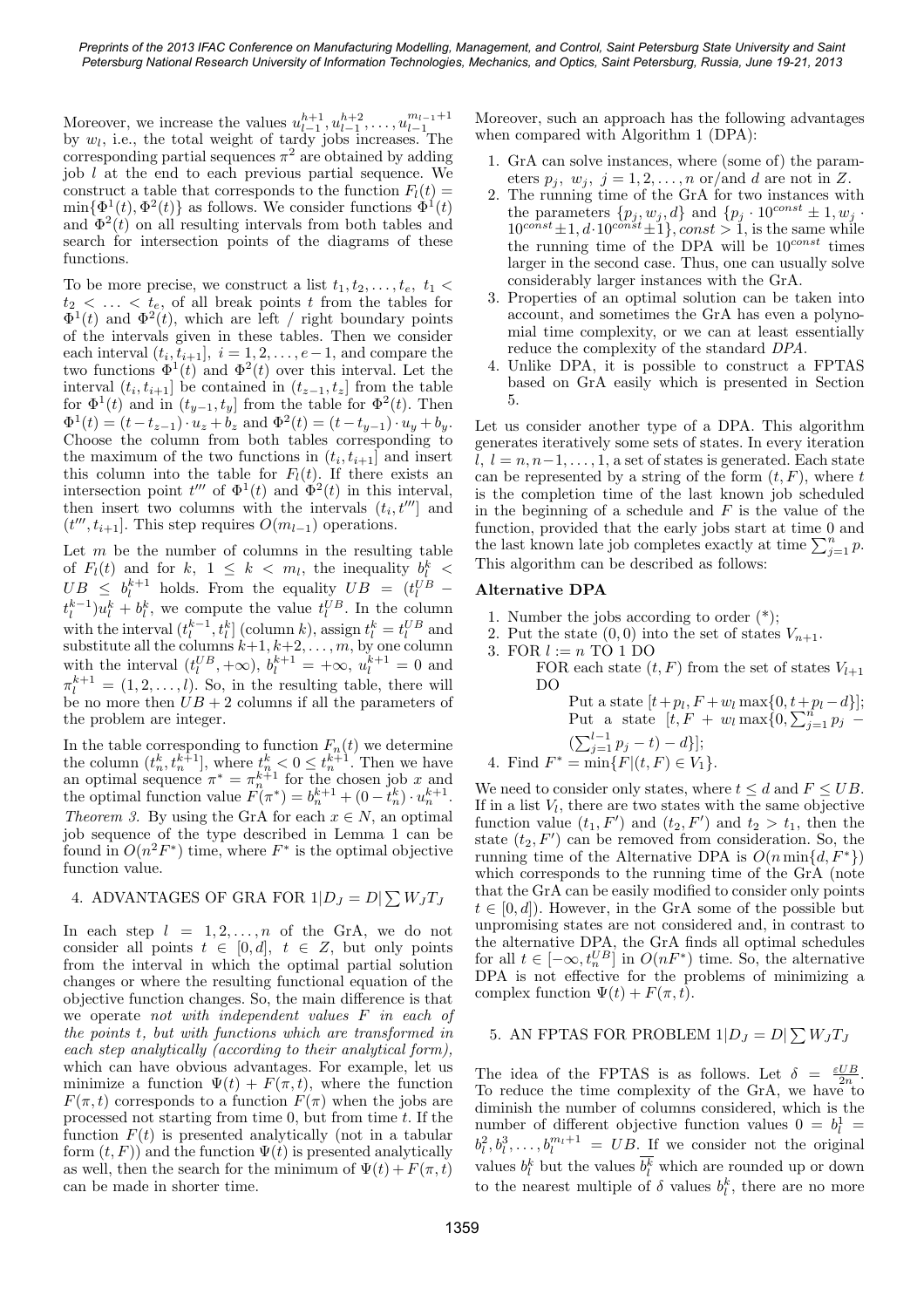than  $\frac{UB}{\delta} = \frac{2n}{\varepsilon}$  different values  $\overline{b_l^k}$ . Then we will be able to convert the table  $F_l(t)$  into a similar table with no more than  $4\frac{n}{\varepsilon}$  columns. Furthermore, for such a modified table (function)  $F'(t)$ , we will have  $|F(t) - F'(t)| < \delta \leq \frac{\varepsilon F(\pi^*)}{n}$  $\frac{(\pi)}{n}$ . If we do the rounding and modification after each stage of the GrA, then the cumulative error will be no more than  $n\delta \leq \varepsilon F(\pi^*)$ , and the total running time of n runs of the GrA will be  $O(\frac{n^3}{\epsilon})$  $\frac{a^3}{\varepsilon}$ ), i.e., an FPTAS is obtained.

By transforming the GrA, we save the approximated functions  $F_l^A(t)$  in the same tabular form but without the last row describing an optimal partial job sequence  $\pi_l^k$ .

#### FPTAS (as a modification of the GrA).

Assume that we have obtained a table for a function  $F_l(t)$  after stage l with the objective function values  $b_l^1, b_l^2, \ldots, b_l^{m_l+1}$ . If  $m_l > 4\frac{n}{\varepsilon}$ , then do the following. Round all the values  $b_l^k$  from Table 1 to the nearest multiple of  $\delta$ . Let the values  $\overline{b_l^1}, \overline{b_l^2}, \ldots, \overline{b_l^{m_l+1}}$  be obtained, where  $\overline{b_l^1} \leq \overline{b_l^2} \leq \ldots \leq \overline{b_l^{m_l+1}}$ . We modify the table  $F_l^A(t)$  as follows. Assume that, for  $k_1 < k_2$ , we have  $b_l^{k_1} < b_l^{k_1+1} =$  $\ldots = b_l^{k_2} < b_l^{k_2+1}$ . We substitute the columns which correspond to the values  $b_l^{k_1}, \ldots, b_l^{k_2-1}$  for the two columns presented in Table 2.

Table 2: Substitution of columns

| int. $k$ | $\cdots$ |          |          | $\cdots$ | UΒ |
|----------|----------|----------|----------|----------|----|
| ıк       | $\cdots$ | n.       | $1\,k_2$ | $\cdots$ |    |
| $u_i$    | $\cdots$ | $\bm{u}$ |          | $\cdots$ |    |

In fact, in the modification we substitute some linear fragments which follow one by one and are close (in terms of the absolute error which is  $\leq \delta/2$ ) to the same line by this line. Let  $F_l'(t)$  be the function obtained at stage l in the modified algorithm before rounding and let  $F_l^A(t)$ describe the rounded function.

Lemma 4. For all  $t \in (t_l^{k_1-1}, t_l^{k_2-1}]$ , we have  $|F_l^A(t) F'_l(t)| < \delta/2.$ 

Before the next stage  $l + 1$ , we assign  $F'_{l}(t) := F_{l}^{A}(t)$ . Assume that functions  $F_l(t)$ ,  $l = 1, 2, ..., n$ , are exact and constructed by the original GrA. Similarly,  $F_l^A(t)$ ,  $l =$  $1, 2, \ldots, n$ , are approximated functions constructed by the modified algorithm.

Lemma 5. For each  $l, l = 1, 2, ..., n$ , and all  $t \in$  $(-\infty, +\infty)$ , we have  $|F_l^A(t) - F_l(t)| \leq l \cdot \delta/2$ .

Let  $\pi^*$  be an optimal job sequence for the chosen straddling job  $x$ .

Lemma 6. Inequality  $F(\pi') - F(\pi^*) \leq n \cdot \delta \leq n^{\frac{2\varepsilon \cdot F(\pi^*)}{2n}}$  $\overline{2n}$ holds.

Theorem 7. By using the modified GrA for each  $x \in N$ , a job sequence  $\pi'$  of the type described in Lemma 1 will be found in  $O(\frac{n^3}{2})$  $\frac{n^3}{\varepsilon}$ ) time, where  $F(\pi') \leq (1+\varepsilon)F(\pi^*)$ .

The running time  $O(\frac{n^3}{\epsilon})$  $\left(\frac{v^3}{\varepsilon}\right)$  is obtained as follows. The modified GrA is used  $n \text{ times for each job } x \in N$ . The running time of the modified GrA depends on  $n$  and the number of columns in the tables which describe functions  $F_l^A(t)$ . The number of columns does not exceed  $O(\frac{n}{\varepsilon})$ .

### 6. ALGORITHMS FOR THREE SPECIAL CASES

Lemma 8. There exists an optimal job sequence  $\pi$  for the special case  $B - 1G$  that can be represented as a concatenation  $(G, x, H)$ , where all jobs  $j \in H$  are tardy and all jobs  $i \in G$  are on-time. All jobs from set G are processed in non-increasing order of the values  $p_i$  (LPT order) and all jobs from set  $H$  are processed in nondecreasing order of the values  $p_i$  (SPT order).

The job  $x$  is called straddling.

*Lemma 9.* (Gafarov et al.  $(2012)$ ) There exists an optimal job sequence  $\pi$  for the special case  $B-1$  that can be represented as a concatenation  $(G, H)$ . All jobs from the set G are processed in LPT order and all jobs from the set H are processed in SPT order.

Assume that for the case  $B - 1G$ , the jobs are numbered as follows:  $p_1 \geq p_2 \geq \ldots \geq p_n$ .

Lemma 10. For the special cases  $B - 1$  and  $B - 1G$ and a job sequence  $\pi_{SPT} = (n, n-1, \ldots, 1)$ , inequality  $F(\pi_{SPT}) \leq 3F(\pi^*)$  holds.

Without loss of generality, we will consider only cases where in a job sequence  $\pi_{SPT}$  at least two jobs are tardy. Lemma 11. (Gafarov et al.  $(2012)$ ) There exists an optimal job sequence  $\pi$  for the problem  $1||\sum GT_i$  that can be represented as a concatenation  $(G, H)$ , where all jobs  $j \in H$  are tardy and  $GT_j(\pi) = p_j$ . For all jobs  $i \in G$ , we have  $0 \leq GT_i(\pi) < p_i$ . All jobs from the set G are processed in EDD (earliest due date) order and all jobs from the set  $H$  are processed in LDD (last due date) order.

Let for the problem  $1||\sum GT_j$  the jobs be numbered as follows:  $d_1 \leq d_2 \leq \ldots \leq d_n$  and let  $\pi_{EDD} = (1, 2, \ldots, n)$ . Denote by  $T^*$  the maximal tardiness of a job in the sequence  $\pi_{EDD}$ , i.e.,  $T^* = \max_{j \in N} \{ GT_j(\pi_{EDD}) \}.$ 

Lemma 12. For problem  $1||\sum GT_j$ , the following inequality holds:  $F(\pi_{EDD}) \leq nF(\pi^*)$ .

Lemma 13. (Gafarov et al. (2012)) There exists an optimal job sequence  $\pi$  for the problem  $1(no$ -idle)|| max $\sum w_iT_i$ that can be represented as a concatenation  $(G, H)$ , where all jobs  $j \in H$  are tardy and all jobs  $i \in G$  are on-time. All jobs from the set G are processed in non-increasing order of the values  $\frac{w_j}{p_j}$  and all jobs from the set H are processed in non-decreasing order of the values  $\frac{w_j}{p_j}$ .

For problem  $1(no\text{-}idle)||\max\sum w_jT_j$ , the value  $LB_{maxTT}$ For problem  $1(n\delta t a t) || \max_{j \in \mathbb{N}} \sum_{i=1}^n y_i J_j$ , the value  $LB_{maxTT}$ <br>= max<sub>j∈N</sub> ( $w_j(\sum_{i=1}^n p_i - d_j)$ ) is a lower bound. Then  $UB_{maxTT} = nLB_{maxTT}$  is an upper bound on the optimal objective function value. To solve these problems, Algorithms 1, GrA and FPTAS can be modified as follows.

#### For the special case  $B - 1G$ :

- DPA. Use the fact described in Lemma 8. In Algorithm 1, we number the jobs according to the order  $p_2 \leq p_3 \leq \ldots \leq p_n$ . Assume that  $F_1(t) :=$  $\max\{0, p_1 + t - d_1\}, \ \Phi(1(t)) := \max\{0, p_1 + t - d_1\} +$  $F_{l-1}(t+p_l)$  and  $\Phi^2(t) := F_{l-1}(t) + \max\{0, \sum_{l=1}^{l} \Phi_l(t)\}$  $\sum_{j=1} p_j + t -$